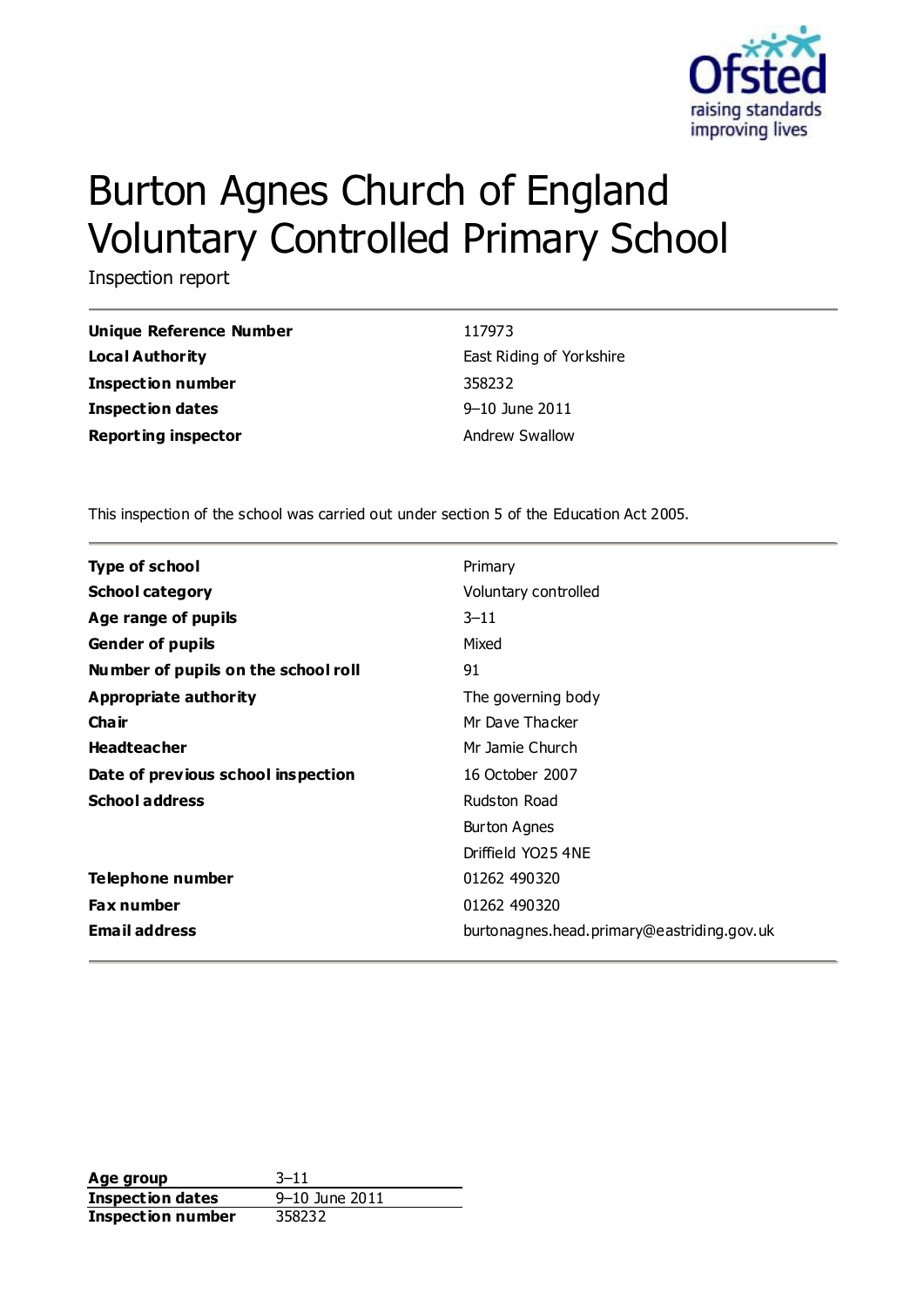The Office for Standards in Education, Children's Services and Skills (Ofsted) regulates and inspects to achieve excellence in the care of children and young people, and in education and skills for learners of all ages. It regulates and inspects childcare and children's social care, and inspects the Children and Family Court Advisory Support Service (Cafcass), schools, colleges, initial teacher training, work-based learning and skills training, adult and community learning, and education and training in prisons and other secure establishments. It assesses council children's services, and inspects services for looked after children, safeguarding and child protection.

Further copies of this report are obtainable from the school. Under the Education Act 2005, the school must provide a copy of this report free of charge to certain categories of people. A charge not exceeding the full cost of reproduction may be made for any other copies supplied.

If you would like a copy of this document in a different format, such as large print or Braille, please telephone 0300 123 4234, or email **[enquiries@ofsted.gov.uk](mailto:enquiries@ofsted.gov.uk)**.

You may copy all or parts of this document for non-commercial educational purposes, as long as you give details of the source and date of publication and do not alter the documentation in any way.

To receive regular email alerts about new publications, including survey reports and school inspection reports, please visit our website and go to 'Subscribe'.

Royal Exchange Buildings St Ann's Square Manchester M2 7LA T: 0300 123 4234 Textphone: 0161 618 8524 E: **[enquiries@ofsted.gov.uk](mailto:enquiries@ofsted.gov.uk)**

W: **[www.ofsted.gov.uk](http://www.ofsted.gov.uk/)**

© Crown copyright 2011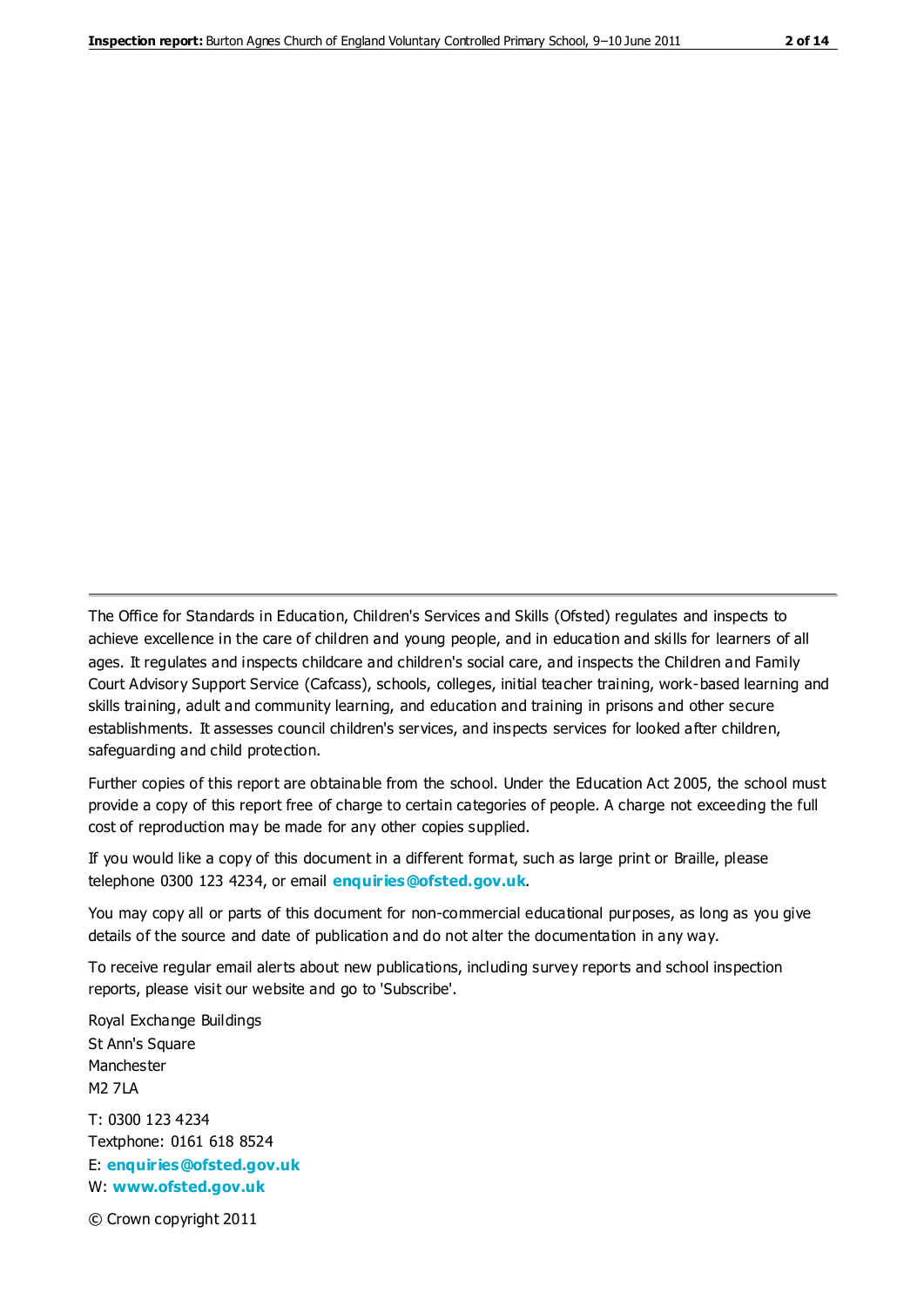# **Introduction**

This inspection was carried out by two additional inspectors. The inspectors visited

9 lessons and observed 4 teachers. The inspectors held meetings with members of the governing body, staff and pupils. They observed the school's work and looked at the school's improvement plans, self-evaluation, policies, assessment and tracking systems, safeguarding procedures and pupils' work. The inspectors examined questionnaires from 35 parents and carers, as well as those from pupils and staff.

The inspectors reviewed many aspects of the school's work. They looked in detail at a number of key areas.

- The rates of progress made in the Early Years Foundation Stage, given the increased proportion of children joining the school with special educational needs and/or disabilities, and across Years 1 to 6, particularly in writing.
- The quality of teaching throughout the school, as this was an area for improvement in the last inspection.
- The extent to which attendance is now above average.
- The robustness of leadership and governance in evaluating the school's work.

# **Information about the school**

Most of the pupils at this small rural school are of White British heritage. The proportion of pupils known to be eligible for free school meals is now above average. The proportion of pupils with special educational needs has increased since the last inspection and is now much higher than seen nationally, including those with a statement of special educational needs. More pupils join the school during term time than previously. A permanent headteacher was recruited for the start of this academic year. Amongst the school's awards are Healthy School status, Active Mark and bronze Eco-Schools award.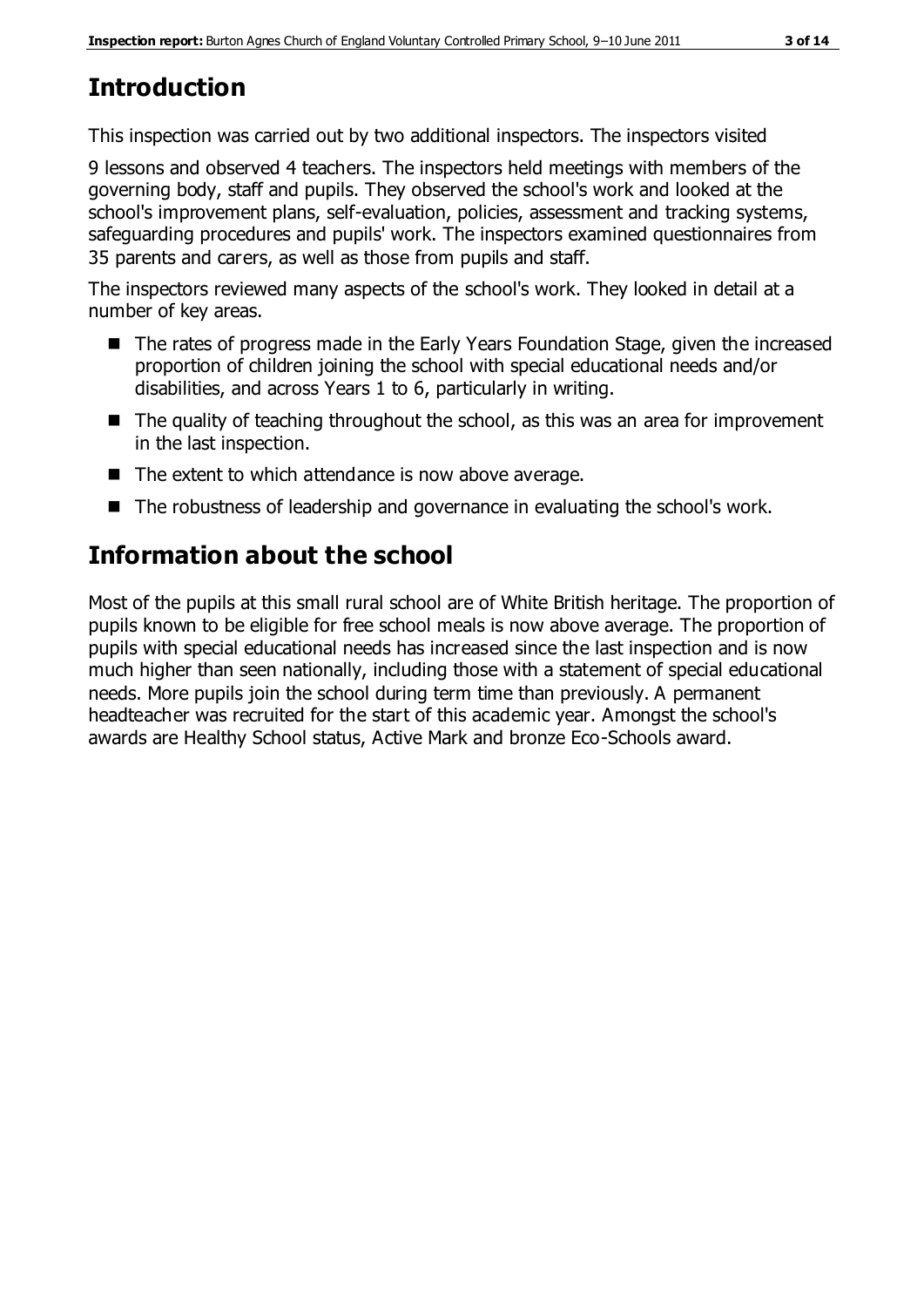# **Inspection judgements**

| Overall effectiveness: how good is the school?  | ר                       |  |
|-------------------------------------------------|-------------------------|--|
| The school's capacity for sustained improvement | $\overline{\mathbf{2}}$ |  |

## **Main findings**

Burton Agnes primary is a good school that is improving. It is a happy and inclusive school where pupils behave exceptionally well and show high levels of consideration to each other, due to the outstanding care and guidance provided by all adults. Provision for pupils with special educational needs and/or disabilities is of a particularly high quality. All staff know individual children and their families very well indeed and, as a consequence, pupils say that it is a safe environment in which to learn. Parents and carers are highly supportive and confirm how much they feel welcomed in school. They say typically that adults are always 'there for you,' and that the door is always open to welcome any ideas or to listen to concerns.

Teaching and learning are consistently good. All classes benefit from stimulating activities that are matched well to learners' needs. The good curriculum provides wide-ranging activities that the pupils take full advantage of. They particularly benefit from the many sporting opportunities, including swimming, which make a positive contribution to their good understanding of the importance of living healthily, and from the interesting visits and visitors to school that bring learning alive. As a consequence, their personal development is good and their attendance is also good.

Children enter the Early Years Foundation Stage with skills that vary enormously from year to year, but that overall are increasingly lower than expectations for their age, especially in writing and oral communication. They get off to a good start, gaining significant confidence in their personal, social and emotional qualities, with an increasing number reaching the overall goals expected for their age by the time they leave. Across Key Stages 1 and 2, the vast majority of pupils now make good progress in reading, writing and mathematics to reach above-average standards. Nonetheless, overall outcomes vary from year to year because year groups are small, and the performance of one pupil can have a disproportionate impact on overall results.

The headteacher ensures good procedures are in place to confirm the school's performance. Self-evaluation is accurate. Recently refined systems to check the rates of progress made by all pupils are effective and contribute to good improvements to pupils' rate of progress, particularly in writing. Governors are highly visible in the school community, and very supportive. They are ambitious for all pupils, although not all are confident in challenging the school to improve its outcomes. Subject leaders play an increasing role in developing teaching and learning, although the school recognises that there is scope for heightening their skills in assuring the quality and impact of these arrangements. All these characteristics highlight the school's good capacity for sustained improvement.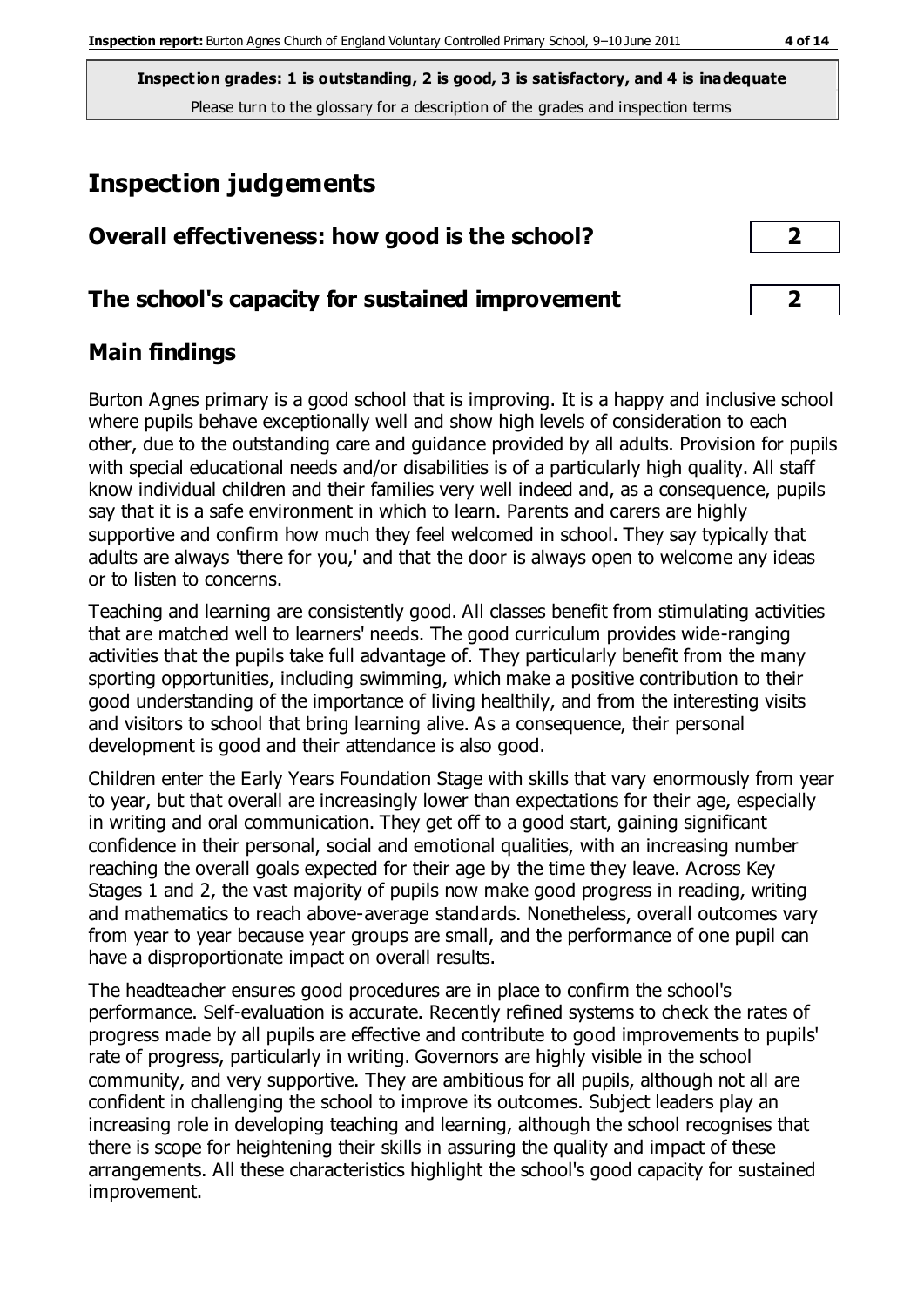## **What does the school need to do to improve further?**

- $\blacksquare$  Enhance the work of the governing body by:
	- providing training to ensure that all governors are confident in challenging the school about pupils' rates of progress and the standards they reach
	- $-$  ensuring that there are regular focused discussions about the impact of the teaching and curriculum arrangements on pupils' outcomes.
- Strengthen the monitoring and evaluating responsibilities of all subject leaders by introducing a more systematic approach to checking the impact of teaching on the quality of pupils' learning and their rates of progress.

#### **Outcomes for individuals and groups of pupils 2**



Pupils achieve well and enjoy their learning. They readily collaborate to pool ideas and develop each other's thinking. For example, pupils in Years 1 and 2 are eager to share thoughts about the colour, texture and size of different fruits, in preparation for their still life sketching. In Years 3 and 4, pupils edit carefully each other's writing about mythical events, keen to develop quality language and accurate punctuation. Older pupils plan enthusiastically a visit to a local museum to fill gaps in their understanding about William Wilberforce and the abolition of the slave trade. Pupils of all abilities engage equally well in such tasks. Their positive responses help to narrow the attainment gap between different groups, particularly for those with specific learning needs.

Throughout the school standards in writing are rising and are increasingly above average in many classes. Teachers take every opportunity to encourage pupils to talk about their learning, participate in role play, read to each other and share questions and viewpoints, in preparation for writing. Pupils regularly check each other's work for grammatical accuracy and effective use of punctuation. Standards in reading and mathematics are also above average. There are frequent opportunities for pupils to apply mathematical skills to real-life problems, and an emphasis on oral calculation skills. As a result, the vast majority of pupils make good progress and achieve well by the end of Year 6. Pupils who have special educational needs and/or disabilities make particularly good progress. This is because they are involved very well indeed in general learning experiences, and benefit from excellent support from other adults in one-to-one and small group arrangements.

Pupils develop good individual skills and qualities. Their attendance is good and they show a good understanding of how to eat healthily, and a desire to stay fit. They behave exceptionally well and say they feel safe in school. They particularly value the care and support provided by all adults. Through their work on the school council, raising funds for village events as well as global charities, responsibilities as house captains and vicecaptains, and general jobs around the school, pupils' spiritual, moral and social qualities develop well. They have a good understanding of life in a multicultural society through their links with a school in India, and through regular workshops and visitors who are from different countries and religious backgrounds.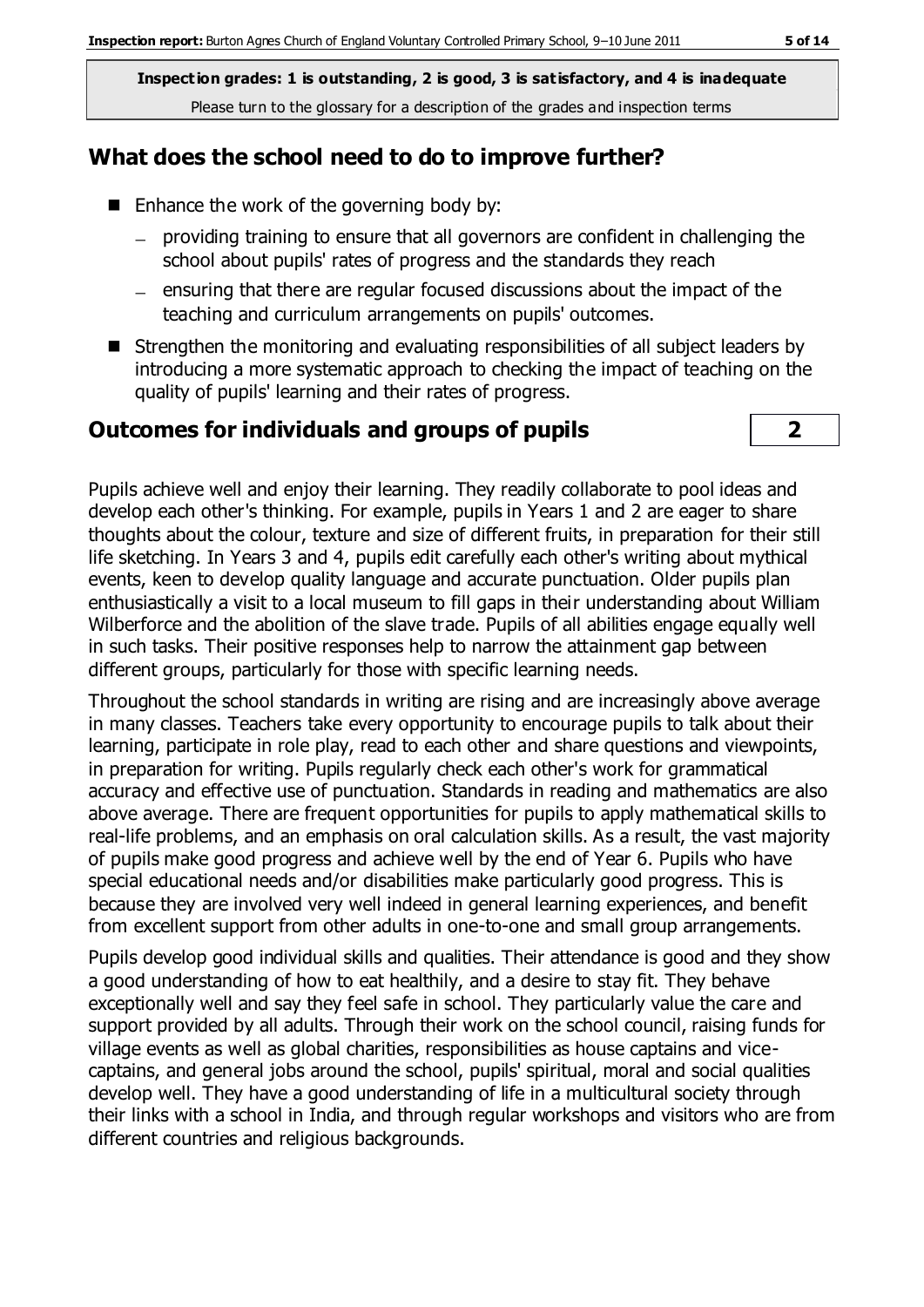Please turn to the glossary for a description of the grades and inspection terms

These are the grades for pupils' outcomes

| Pupils' achievement and the extent to which they enjoy their learning                                                     | $\mathbf{2}$            |
|---------------------------------------------------------------------------------------------------------------------------|-------------------------|
| Taking into account:<br>Pupils' attainment <sup>1</sup>                                                                   | $\overline{2}$          |
| The quality of pupils' learning and their progress                                                                        | $\mathcal{P}$           |
| The quality of learning for pupils with special educational needs and/or disabilities<br>and their progress               | $\mathfrak{p}$          |
| The extent to which pupils feel safe                                                                                      | $\overline{2}$          |
| Pupils' behaviour                                                                                                         | 1                       |
| The extent to which pupils adopt healthy lifestyles                                                                       | 2                       |
| The extent to which pupils contribute to the school and wider community                                                   | $\mathbf{2}$            |
| The extent to which pupils develop workplace and other skills that will contribute to<br>their future economic well-being | $\overline{\mathbf{2}}$ |
| Taking into account:<br>Pupils' attendance <sup>1</sup>                                                                   | $\mathcal{P}$           |
| The extent of pupils' spiritual, moral, social and cultural development                                                   | 2                       |

<sup>1</sup> The grades for attainment and attendance are: 1 is high; 2 is above average; 3 is broadly average; and 4 is low

# **How effective is the provision?**

The quality of teaching has improved since the last inspection and is now consistently good. Teachers create an extremely supportive environment that ensures all pupils feel involved and cared for. Regular opportunities for pupils to explore, talk, and work together extend their ideas and viewpoints. Teachers assess the developing levels of knowledge and understanding frequently, using effective questioning techniques to encourage pupils to think for themselves. The quality of marking as well as oral feedback is particularly strong. As a result, most pupils can explain what they are aiming for, how well they are doing, and what they need to do to improve further. The information gathered about individual pupils is increasingly used to match activities closely to the wide range of pupils' needs. Support for pupils' learning in small groups or one-to-one, especially that of pupils with special educational needs, by teaching assistants and other adults is excellent.

The curriculum is good. A range of visits and visitors into school extends what is on offer. For example, pupils benefit from specialist physical education and dance lessons, music tuition, and extra-curricular activities that include gardening, film clubs and sport. Links with a local secondary school enhance pupils' mathematical and computing skills, whilst the curriculum to promote pupils' social and emotional development is particularly strong. Clear links across all topics providing opportunities to practise writing skills are increasingly embedded and making a positive difference.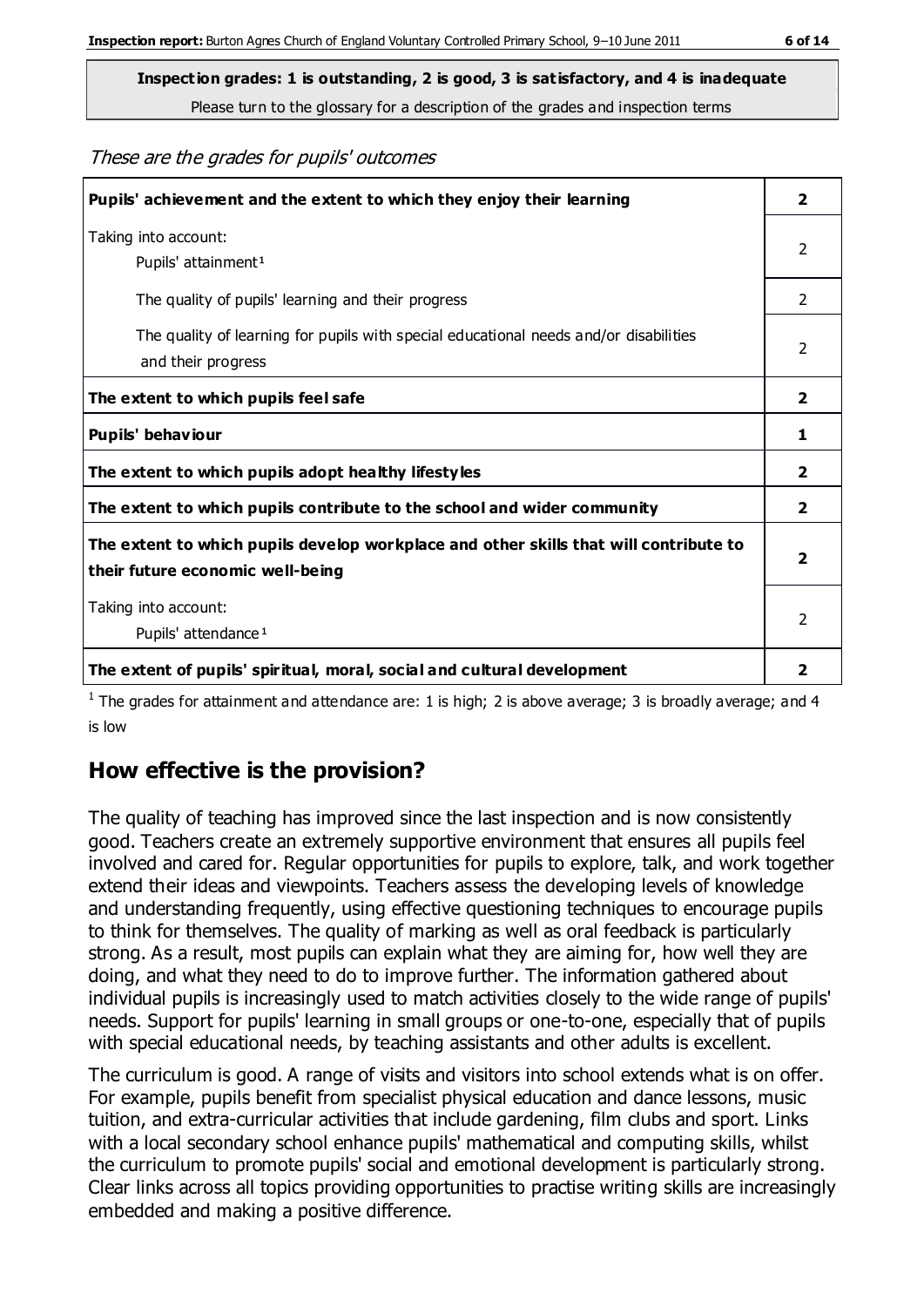Pupils receive outstanding pastoral care and support. Each pupil is known as an individual by all staff so that pupils have high levels of confidence that they will be listened to and understood. All staff ensure outstanding levels of welfare, especially for the potentially most vulnerable. Excellent support enables those with specific needs to make the best of the opportunities provided by the school. Effective links with families, local nurseries and secondary schools mean that induction and transition processes result in all pupils moving smoothly through the different phases of their education. Adults have high expectations resulting in good attendance, outstanding behaviour and harmonious relationships.

These are the grades for the quality of provision

| The quality of teaching                                                                                    |  |
|------------------------------------------------------------------------------------------------------------|--|
| Taking into account:<br>The use of assessment to support learning                                          |  |
| The extent to which the curriculum meets pupils' needs, including, where relevant,<br>through partnerships |  |
| The effectiveness of care, guidance and support                                                            |  |

## **How effective are leadership and management?**

The headteacher promotes high aspirations for all learners and ensures efficient day to day management of the school. Staff work effectively as a team and morale is good. Selfevaluation is accurate and there are appropriate procedures in place to check on the quality of the school's work and the effectiveness of actions. These include arrangements to check the progress of all pupils both during and across years. The school recognises that there is scope to strengthen the contribution of subject leaders in judging more critically the quality of all learning experiences, and the particular impact they have on individual pupils' progress and achievements. Nonetheless, all adults promote equality of opportunity well and tackle discrimination efficiently.

Procedures to safeguard pupils are good. They include rigorous arrangements for recruiting staff, and for assessing and managing risks. The school works effectively with key agencies involved in the care and welfare of pupils. Governors and staff receive regular training on child protection issues. The school integrates issues about safety into the curriculum well so that pupils develop a good understanding of how to keep safe. Governors discharge their responsibilities conscientiously, meeting regularly with the headteacher to review the impact of all arrangements. The good links with the church, Burton Agnes Hall, local schools and outside agencies enhance the quality of learning experiences for all pupils. Links with parents and carers are also good. They are kept well informed about pupils' progress and well-being through the regular school forums, questionnaires and newsletters.

The governing body carries out its statutory duties efficiently and is aspirational on the part of all pupils and families. While being highly supportive of the headteacher and staff, not all governors are systematically involved in checking pupils' outcomes and in challenging whether they are high enough.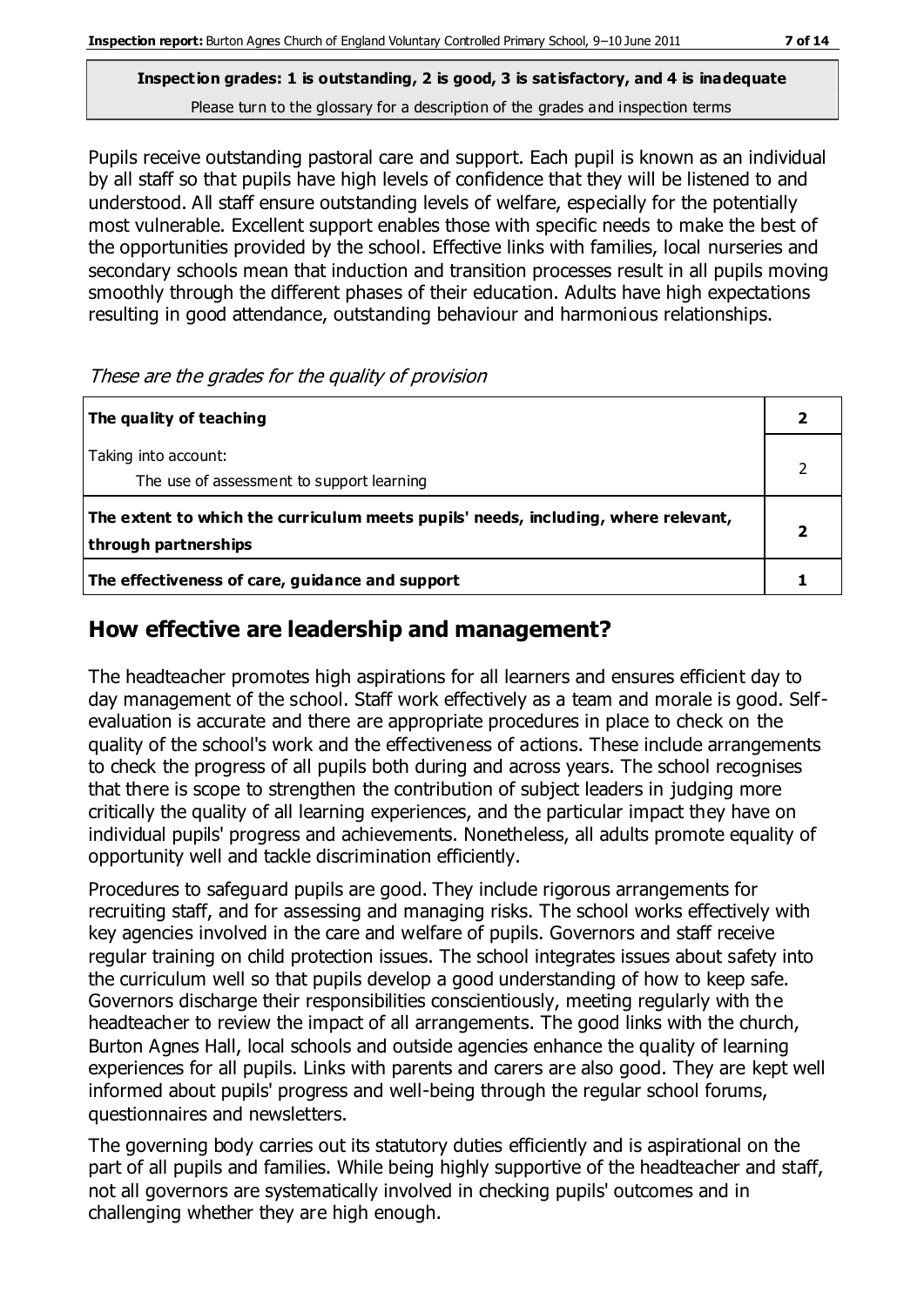The strong sense of unity within the school is extended by charity fund raising, contributions to village events, and concerts for local community residents. The school has a strong stance on any suggestion of discrimination. There are good opportunities to draw on the rich and diverse backgrounds of people in different parts of the country and across the world. As a result, the school promotes a good understanding of the importance of community cohesion.

These are the grades for leadership and management

| The effectiveness of leadership and management in embedding ambition and driving<br>improvement                                                                  |                |
|------------------------------------------------------------------------------------------------------------------------------------------------------------------|----------------|
| Taking into account:<br>The leadership and management of teaching and learning                                                                                   | 2              |
| The effectiveness of the governing body in challenging and supporting the<br>school so that weaknesses are tackled decisively and statutory responsibilities met | 3              |
| The effectiveness of the school's engagement with parents and carers                                                                                             | 2              |
| The effectiveness of partnerships in promoting learning and well-being                                                                                           | $\mathbf{2}$   |
| The effectiveness with which the school promotes equality of opportunity and tackles<br>discrimination                                                           | $\overline{2}$ |
| The effectiveness of safeguarding procedures                                                                                                                     | $\overline{2}$ |
| The effectiveness with which the school promotes community cohesion                                                                                              | $\mathbf{2}$   |
| The effectiveness with which the school deploys resources to achieve value for money                                                                             | 2              |

# **Early Years Foundation Stage**

Children make good progress in the Early Years Foundation Stage. The small number of children in this age group each year means that starting points vary enormously. An increasing number joins with skills that are lower than those expected for their age, particularly in communication and personal and social development, and a growing number has identified additional needs. Nevertheless, all integrate well and benefit from stimulating experiences so that they quickly learn to listen and concentrate on their work.

From the outset, adults provide good support for children's welfare, learning and development. Relationships between childminders, families and Early Years Foundation Stage practitioners are effective. There is a good flow of information about individual children's needs and developments. Teaching is resourceful and activities carefully planned to respond to all of the key areas of learning and to the children's own interests. There is a good balance of activities led by staff and those chosen by the children themselves. Planned themes such as 'outer space' invite children to be creative in their play, investigate, and develop their ideas and understanding through constant talk. Outdoor arrangements have improved significantly since the last inspection and now mirror closely those of the indoor facilities.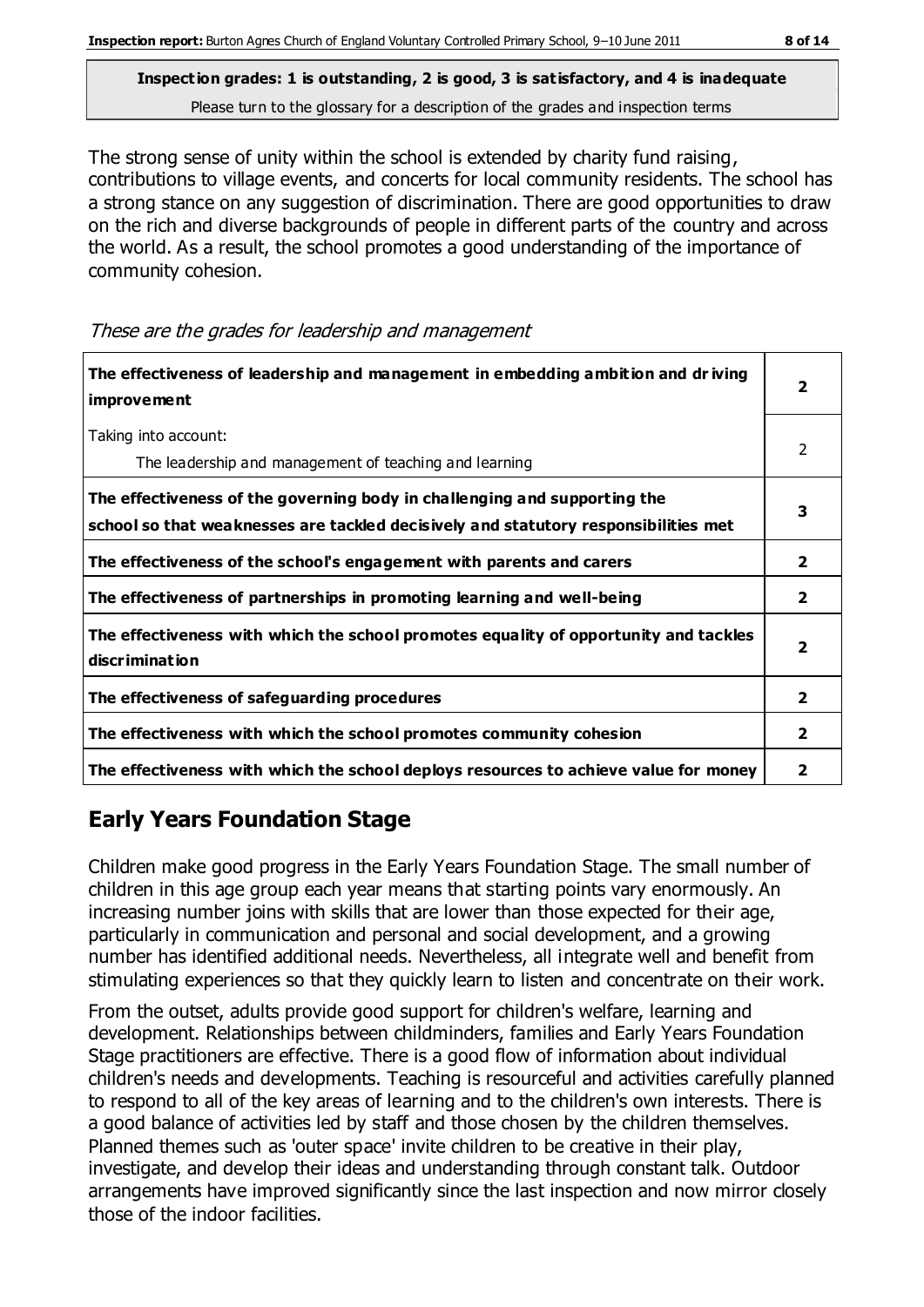Children are very well behaved and respond positively to clear expectations and appropriate levels of praise and encouragement. Consequently, the vast majority gain significant social and emotional confidence, with a large number working competently within all of the early years learning goals. This is primarily due to good observations and detailed planning by adults that meet children's needs increasingly well. However there are missed opportunities to enhance all of this work through more regular exchanges of children's outcomes with parents and carers. Overall, good leadership of the Early Years Foundation Stage ensures that adults work well as a team with a common sense of purpose so that all children have the opportunity to achieve as well as they can.

| These are the grades for the Early Years Foundation Stage |  |
|-----------------------------------------------------------|--|
|                                                           |  |

| Overall effectiveness of the Early Years Foundation Stage                             |  |
|---------------------------------------------------------------------------------------|--|
| Taking into account:<br>Outcomes for children in the Early Years Foundation Stage     |  |
| The quality of provision in the Early Years Foundation Stage                          |  |
| The effectiveness of leadership and management of the Early Years Foundation<br>Stage |  |

#### **Views of parents and carers**

Over half of the small number of parents and carers responded to the inspection questionnaire. Almost all responses were highly supportive of the school. These comments reflect the good feedback from the school's own surveys. Inspectors share the many positive views expressed by parents and carers, in particular about the excellent quality of care, guidance and support that all children receive and particularly those with specific needs.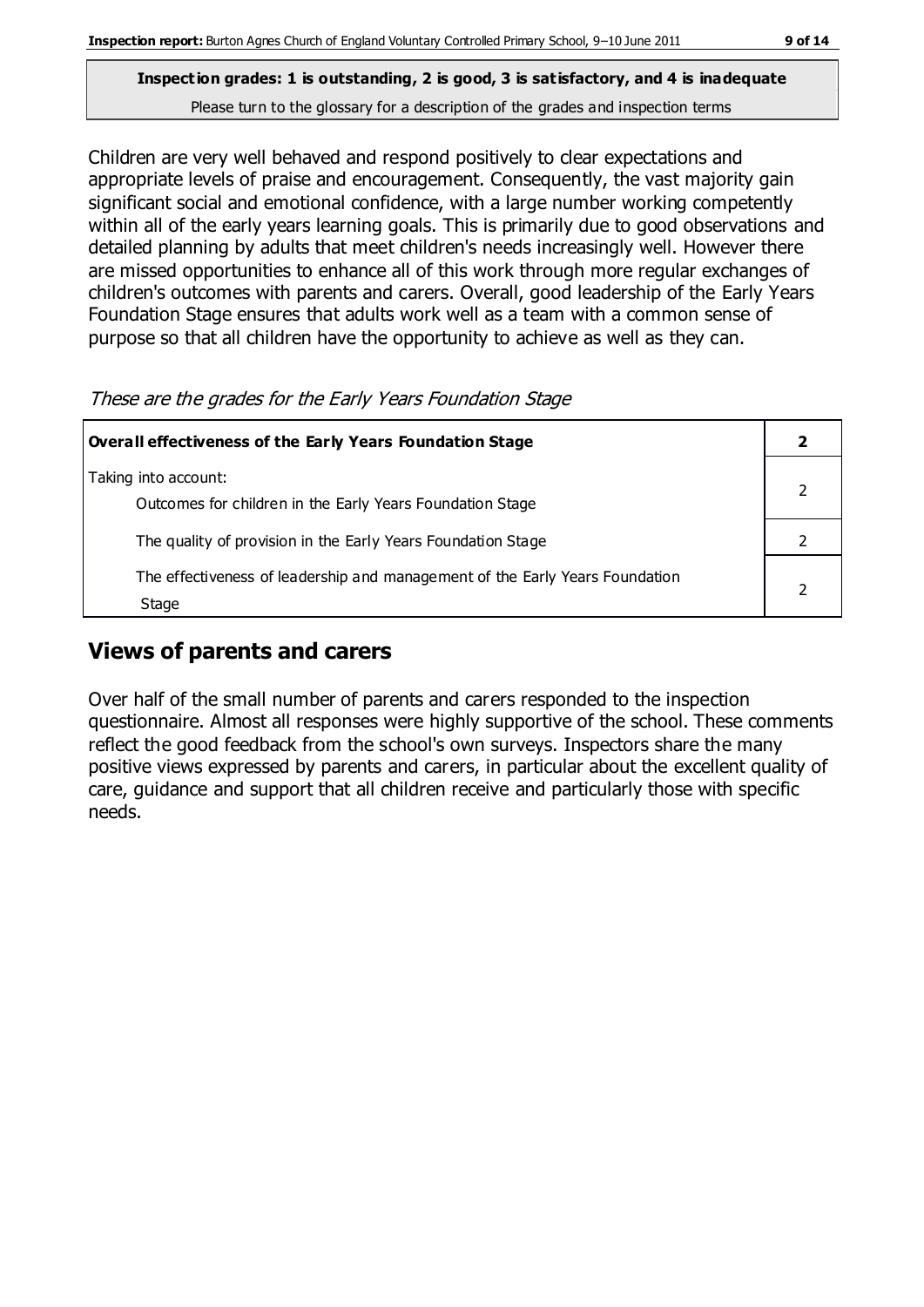#### **Responses from parents and carers to Ofsted's questionnaire**

Ofsted invited all the registered parents and carers of pupils registered at Burton Agnes Church of England Voluntary Controlled Primary School to complete a questionnaire about their views of the school.

In the questionnaire, parents and carers were asked to record how strongly they agreed with 13 statements about the school.

The inspection team received 35 completed questionnaires by the end of the on-site inspection. In total, there are 91 pupils registered at the school.

| <b>Statements</b>                                                                                                                                                                                                                                       |              | <b>Strongly</b><br>agree |                | <b>Disagree</b><br><b>Agree</b> |                | <b>Strongly</b><br>disagree |              |               |
|---------------------------------------------------------------------------------------------------------------------------------------------------------------------------------------------------------------------------------------------------------|--------------|--------------------------|----------------|---------------------------------|----------------|-----------------------------|--------------|---------------|
|                                                                                                                                                                                                                                                         | <b>Total</b> | $\frac{1}{2}$            | <b>Total</b>   | $\frac{1}{2}$                   | <b>Total</b>   | $\frac{0}{0}$               | <b>Total</b> | $\frac{0}{0}$ |
| My child enjoys school                                                                                                                                                                                                                                  | 28           | 80                       | $\overline{7}$ | 20                              | 0              | $\mathbf 0$                 | $\mathbf 0$  | $\mathbf 0$   |
| The school keeps my child<br>safe                                                                                                                                                                                                                       | 31           | 89                       | 4              | 11                              | 0              | $\mathbf 0$                 | $\mathbf 0$  | $\mathbf 0$   |
| My school informs me about<br>my child's progress                                                                                                                                                                                                       | 23           | 66                       | 12             | 34                              | 0              | $\mathbf{0}$                | $\mathbf 0$  | $\mathbf 0$   |
| My child is making enough<br>progress at this school                                                                                                                                                                                                    | 24           | 69                       | 11             | 31                              | 0              | $\mathbf 0$                 | $\mathbf 0$  | $\mathbf 0$   |
| The teaching is good at this<br>school                                                                                                                                                                                                                  | 28           | 80                       | $\overline{7}$ | 20                              | 0              | 0                           | 0            | $\mathbf 0$   |
| The school helps me to<br>support my child's learning                                                                                                                                                                                                   | 21           | 60                       | 13             | 37                              | $\mathbf{1}$   | 3                           | $\mathbf 0$  | $\mathbf 0$   |
| The school helps my child to<br>have a healthy lifestyle                                                                                                                                                                                                | 26           | 74                       | 9              | 26                              | 0              | $\mathbf 0$                 | $\mathbf 0$  | $\mathbf 0$   |
| The school makes sure that<br>my child is well prepared for<br>the future (for example<br>changing year group,<br>changing school, and for<br>children who are finishing<br>school, entering further or<br>higher education, or entering<br>employment) | 23           | 66                       | 11             | 31                              | $\mathbf 0$    | $\mathbf 0$                 | $\mathbf 0$  | $\mathbf 0$   |
| The school meets my child's<br>particular needs                                                                                                                                                                                                         | 22           | 63                       | 12             | 34                              | 0              | $\mathbf 0$                 | $\mathbf 0$  | $\mathbf 0$   |
| The school deals effectively<br>with unacceptable behaviour                                                                                                                                                                                             | 24           | 69                       | 8              | 23                              | $\overline{2}$ | 6                           | $\mathbf 0$  | $\mathbf 0$   |
| The school takes account of<br>my suggestions and concerns                                                                                                                                                                                              | 23           | 66                       | 10             | 29                              | 1              | 3                           | $\mathbf 0$  | $\mathbf{0}$  |
| The school is led and<br>managed effectively                                                                                                                                                                                                            | 21           | 60                       | 13             | 37                              | $\pmb{0}$      | $\mathbf 0$                 | $\mathbf 0$  | $\mathbf 0$   |
| Overall, I am happy with my<br>child's experience at this<br>school                                                                                                                                                                                     | 28           | 80                       | 7              | 20                              | $\pmb{0}$      | $\mathbf 0$                 | $\mathbf 0$  | $\pmb{0}$     |

The table above summarises the responses that parents and carers made to each statement. The percentages indicate the proportion of parents and carers giving that response out of the total number of completed questionnaires. Where one or more parents and carers chose not to answer a particular question, the percentages will not add up to 100%.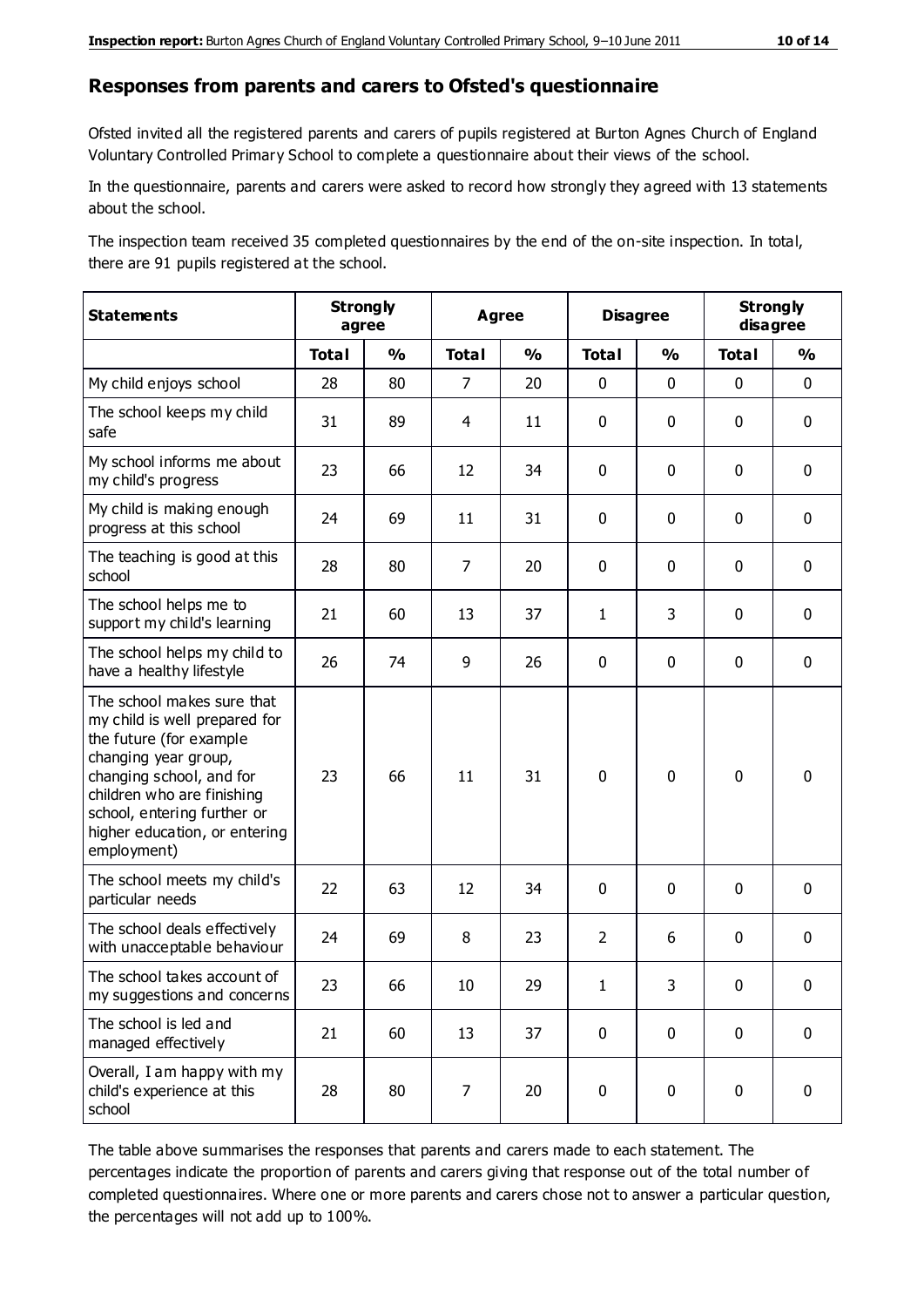# **Glossary**

| Grade   | <b>Judgement</b> | <b>Description</b>                                                                                                                                                                                                            |
|---------|------------------|-------------------------------------------------------------------------------------------------------------------------------------------------------------------------------------------------------------------------------|
| Grade 1 | Outstanding      | These features are highly effective. An outstanding school<br>provides exceptionally well for all its pupils' needs.                                                                                                          |
| Grade 2 | Good             | These are very positive features of a school. A school that<br>is good is serving its pupils well.                                                                                                                            |
| Grade 3 | Satisfactory     | These features are of reasonable quality. A satisfactory<br>school is providing adequately for its pupils.                                                                                                                    |
| Grade 4 | Inadequate       | These features are not of an acceptable standard. An<br>inadequate school needs to make significant improvement<br>in order to meet the needs of its pupils. Ofsted inspectors<br>will make further visits until it improves. |

## **What inspection judgements mean**

## **Overall effectiveness of schools**

|                       | Overall effectiveness judgement (percentage of schools) |      |                     |                   |
|-----------------------|---------------------------------------------------------|------|---------------------|-------------------|
| <b>Type of school</b> | <b>Outstanding</b>                                      | Good | <b>Satisfactory</b> | <b>Inadequate</b> |
| Nursery schools       | 46                                                      | 48   | 6                   |                   |
| Primary schools       | 6                                                       | 47   | 40                  | 7                 |
| Secondary schools     | 12                                                      | 39   | 38                  | 11                |
| Sixth forms           | 13                                                      | 42   | 41                  | 3                 |
| Special schools       | 28                                                      | 49   | 19                  | 4                 |
| Pupil referral units  | 14                                                      | 45   | 31                  | 10                |
| All schools           | 10                                                      | 46   | 37                  |                   |

New school inspection arrangements were introduced on 1 September 2009. This means that inspectors now make some additional judgements that were not made previously.

The data in the table above are for the period 1 September 2010 to 31 December 2010 and are consistent with the latest published official statistics about maintained school inspection outcomes (see **[www.ofsted.gov.uk](http://www.ofsted.gov.uk/)**).

The sample of schools inspected during 2010/11 was not representative of all schools nationally, as weaker schools are inspected more frequently than good or outstanding schools.

Percentages are rounded and do not always add exactly to 100.

Sixth form figures reflect the judgements made for the overall effectiveness of the sixth form in secondary schools, special schools and pupil referral units.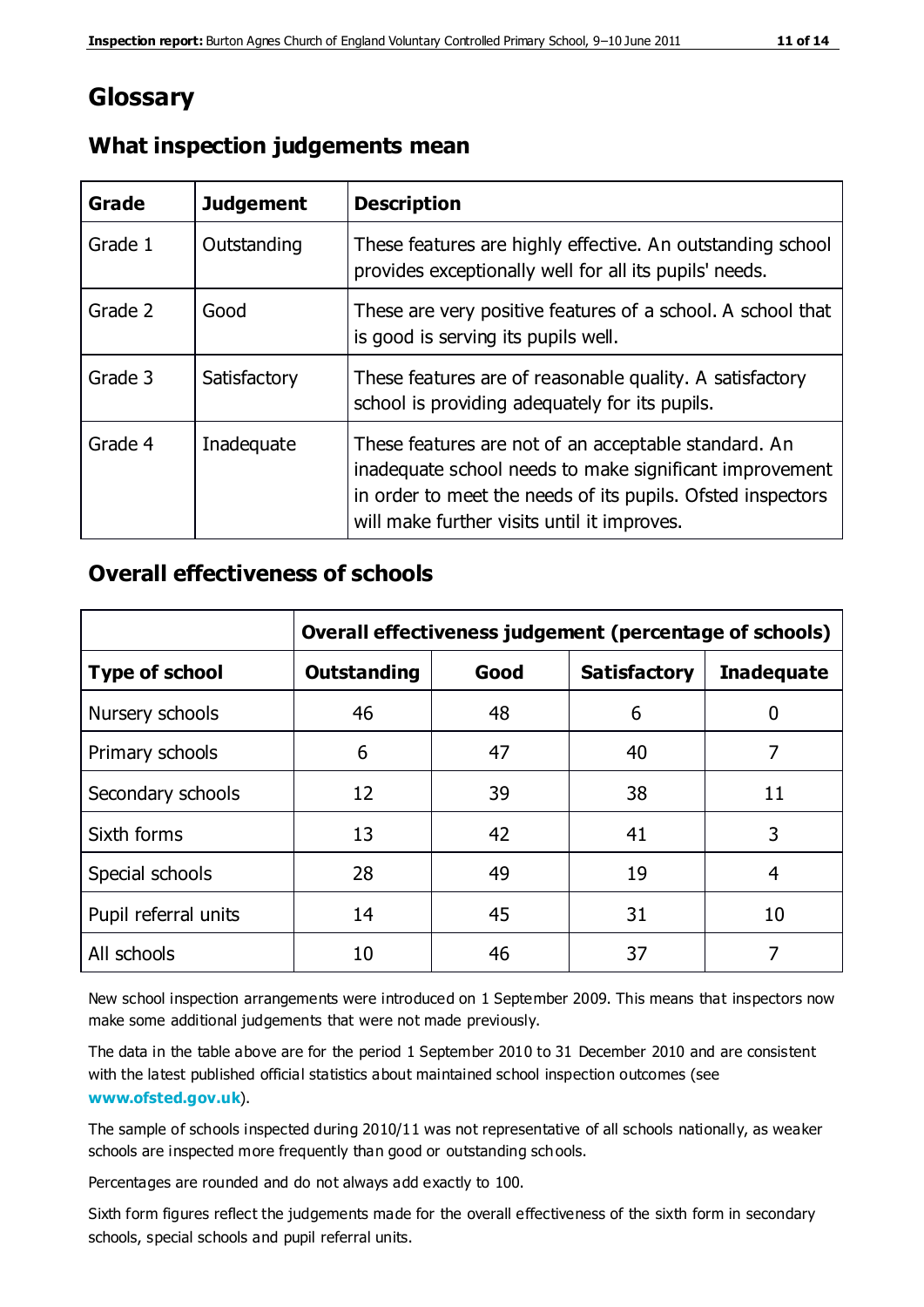# **Common terminology used by inspectors**

| Achievement:               | the progress and success of a pupil in their learning,<br>development or training.                                                                                                                                                          |  |  |
|----------------------------|---------------------------------------------------------------------------------------------------------------------------------------------------------------------------------------------------------------------------------------------|--|--|
| Attainment:                | the standard of the pupils' work shown by test and<br>examination results and in lessons.                                                                                                                                                   |  |  |
| Capacity to improve:       | the proven ability of the school to continue<br>improving. Inspectors base this judgement on what<br>the school has accomplished so far and on the quality<br>of its systems to maintain improvement.                                       |  |  |
| Leadership and management: | the contribution of all the staff with responsibilities,<br>not just the headteacher, to identifying priorities,<br>directing and motivating staff and running the school.                                                                  |  |  |
| Learning:                  | how well pupils acquire knowledge, develop their<br>understanding, learn and practise skills and are<br>developing their competence as learners.                                                                                            |  |  |
| Overall effectiveness:     | inspectors form a judgement on a school's overall<br>effectiveness based on the findings from their<br>inspection of the school. The following judgements,<br>in particular, influence what the overall effectiveness<br>judgement will be. |  |  |
|                            | The school's capacity for sustained<br>improvement.                                                                                                                                                                                         |  |  |
|                            | Outcomes for individuals and groups of pupils.                                                                                                                                                                                              |  |  |
|                            | The quality of teaching.                                                                                                                                                                                                                    |  |  |
|                            | The extent to which the curriculum meets<br>pupils' needs, including, where relevant,<br>through partnerships.                                                                                                                              |  |  |
|                            | The effectiveness of care, guidance and<br>support.                                                                                                                                                                                         |  |  |
| Progress:                  | the rate at which pupils are learning in lessons and<br>over longer periods of time. It is often measured by<br>comparing the pupils' attainment at the end of a key                                                                        |  |  |

stage with their attainment when they started.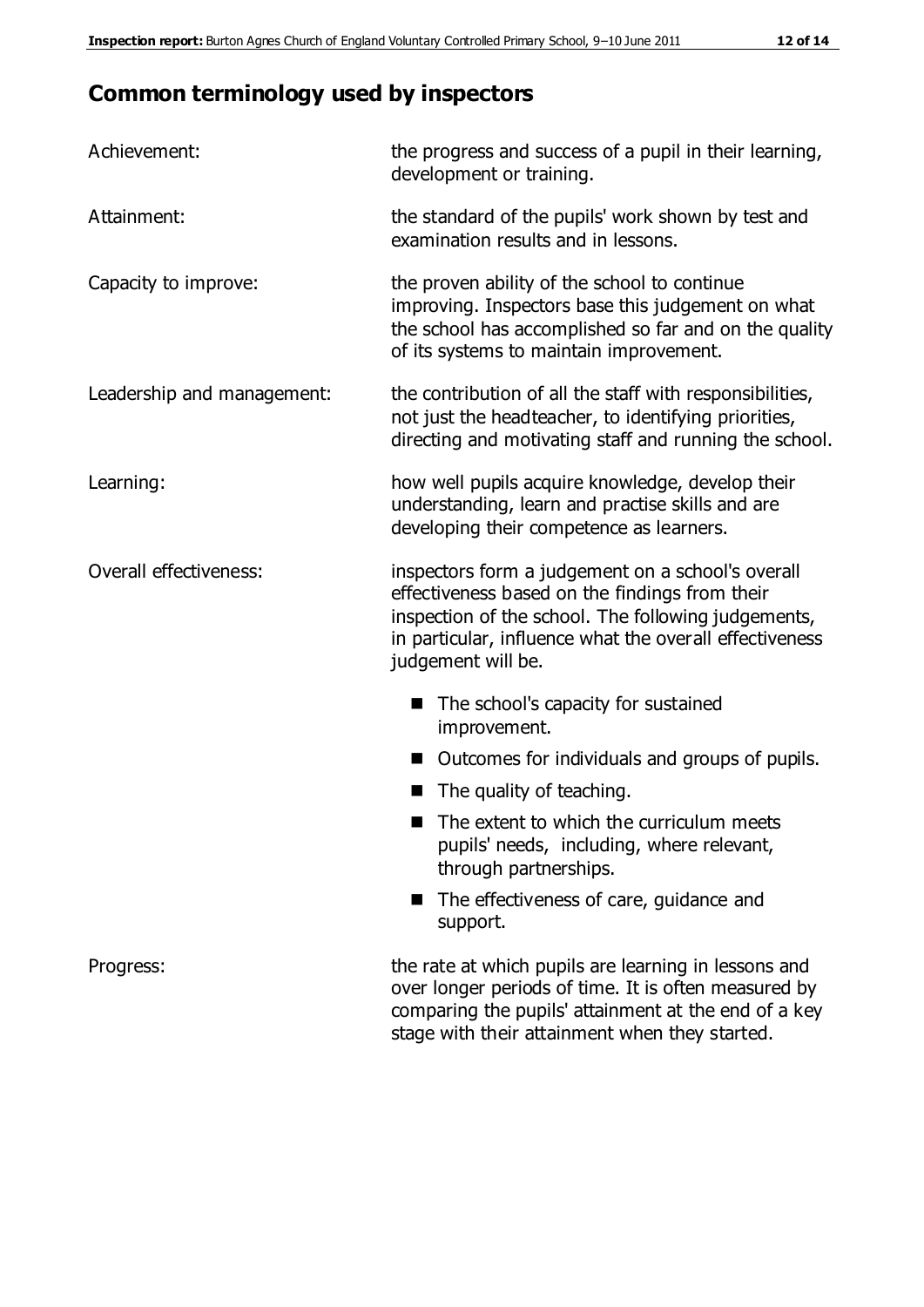#### **This letter is provided for the school, parents and carers to share with their children. It describes Ofsted's main findings from the inspection of their school.**

13 June, 2011

#### Dear Pupils

#### **Inspection of Burton Agnes Church of England Voluntary Controlled Primary School, Driffield YO25 4NE**

Thank you for your very warm welcome when inspectors visited your school. We really appreciated your help and enjoyed chatting with you and listening to your views. This letter is to let you know what we found out.

Burton Agnes Primary is a good and improving school. You get off to a good start in the Early Years Foundation Stage where you learn well. You make good progress across Years 1-6, with many of you now reaching above average standards. We agree with many of you and your parents and carers who told us how kind the adults are and how much you enjoy school. You behave exceptionally well and are really supportive towards each other. Many of you set a good example by participating enthusiastically in the inter-house competitions and organising innovative fund raising activities. We were really impressed by the contributions of the school council to school and village life. You clearly enjoy the many opportunities to visit museums and places of interest, sing at the 'Hall' and take part in local sporting fixtures. All the adults take excellent care of you. These things happen because your headteacher and governors work hard to improve what is happening in school. One reason for the inspection was to see what your school could do even better. We have asked your headteacher, governors and teachers to work on some things. We would like them to:

 strengthen the contributions of all teachers and governors in checking the quality of the school's work and in making sure that everyone is learning as well as they can.

You can all help by continuing to work hard to reach your targets and to support each other.

Yours sincerely

Andrew Swallow Lead Inspector